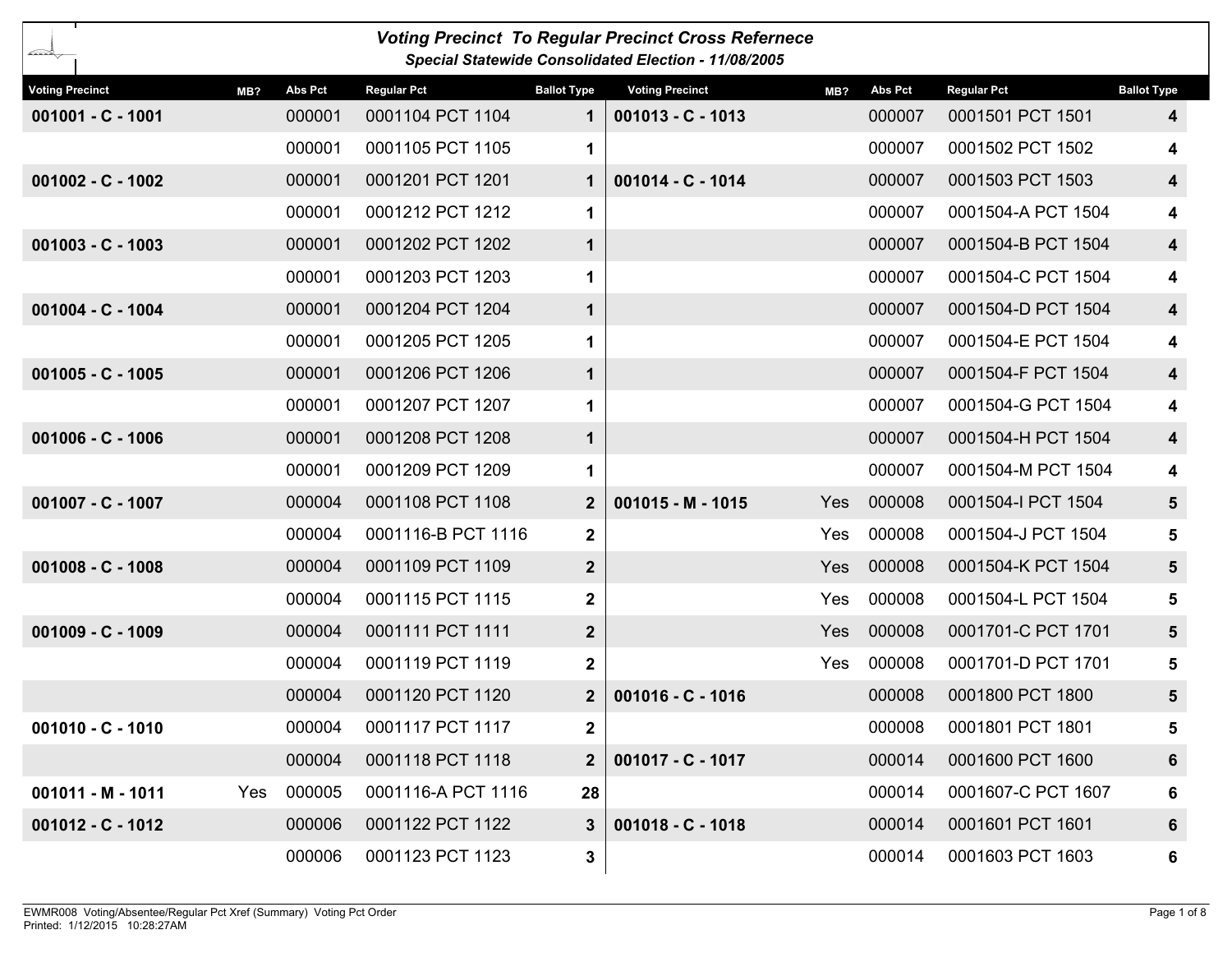| <b>Voting Precinct</b> | MB? | <b>Abs Pct</b> | <b>Regular Pct</b> | <b>Ballot Type</b>       | <b>Voting Precinct</b> | MB?        | <b>Abs Pct</b> | <b>Regular Pct</b> | <b>Ballot Type</b> |
|------------------------|-----|----------------|--------------------|--------------------------|------------------------|------------|----------------|--------------------|--------------------|
| $001019 - C - 1019$    |     | 000014         | 0001602 PCT 1602   | 6                        | 001500 - PCT 1500      |            | 000007         | 0001500 PCT 1500   | 4                  |
|                        |     | 000014         | 0001606 PCT 1606   | 6                        | $002001 - C - 2001$    |            | 000002         | 0002903 PCT 2903   | 1                  |
| $001020 - C - 1020$    |     | 000014         | 0001605-B PCT 1605 | 6                        |                        |            | 000002         | 0002906 PCT 2906   | $\mathbf 1$        |
| 001021 - C - 1021      |     | 000015         | 0001604 PCT 1604   | $002002 - C - 2002$<br>7 |                        |            | 000002         | 0002904 PCT 2904   | 1                  |
|                        |     | 000015         | 0001605-A PCT 1605 | $\overline{7}$           |                        |            | 000002         | 0002905 PCT 2905   | $\mathbf 1$        |
| 001022 - M - 1022      | Yes | 000015         | 0001607-A PCT 1607 | $\overline{7}$           | $002003 - C - 2003$    |            | 000009         | 0002400-B PCT 2400 | 5                  |
| $001023 - C - 1023$    |     | 000015         | 0001701-A PCT 1701 | $\overline{7}$           |                        |            | 000009         | 0002401 PCT 2401   | $5\phantom{.0}$    |
| 001024 - M - 1024      | Yes | 000016         | 0001605-C PCT 1605 | 29                       | 002004 - M - 2004      | <b>Yes</b> | 000010         | 0002802 PCT 2802   | 5                  |
|                        | Yes | 000016         | 0001607-B PCT 1607 | 29                       |                        | Yes        | 000010         | 0002803 PCT 2803   | $5\phantom{.0}$    |
|                        | Yes | 000016         | 0001701-B PCT 1701 | 29                       | $002005 - C - 2005$    |            | 000018         | 0002104-A PCT 2104 | 8                  |
| 001100 - PCT 1100      |     | 000001         | 0001100 PCT 1100   | $\mathbf 1$              |                        |            | 000018         | 0002104-B PCT 2104 | 8                  |
| 001101 - PCT 1101      |     | 000001         | 0001101 PCT 1101   | 1                        | 002006 - C - 2006      |            | 000018         | 0002112-B PCT 2112 | 8                  |
| 001102 - PCT 1102      |     | 000001         | 0001102 PCT 1102   | $\mathbf 1$              |                        |            | 000018         | 0002112-C PCT 2112 | 8                  |
| 001103 - PCT 1103      |     | 000001         | 0001103 PCT 1103   | 1                        |                        |            | 000018         | 0002112-E PCT 2112 | 8                  |
| 001106 - PCT 1106      |     | 000001         | 0001106 PCT 1106   | $\mathbf 1$              | 002007 - M - 2007      | <b>Yes</b> | 000019         | 0002400-A PCT 2400 | 8                  |
| 001107 - PCT 1107      |     | 000001         | 0001107 PCT 1107   | 1                        | $002008 - M - 2008$    | Yes        | 000020         | 0002501-B PCT 2501 | 8                  |
| 001110 - PCT 1110      |     | 000004         | 0001110 PCT 1110   | $\mathbf{2}$             |                        | Yes        | 000020         | 0002501-D PCT 2501 | 8                  |
| 001112 - PCT 1112      |     | 000004         | 0001112 PCT 1112   | $\mathbf{2}$             | 002009 - C - 2009      |            | 000021         | 0002110 PCT 2110   | 9                  |
| 001113 - PCT 1113      |     | 000004         | 0001113 PCT 1113   | $\mathbf{2}$             |                        |            | 000021         | 0002111 PCT 2111   | 9                  |
| 001114 - PCT 1114      |     | 000004         | 0001114 PCT 1114   | $\mathbf{2}$             | $002010 - C - 2010$    |            | 000021         | 0002112-A PCT 2112 | 9                  |
| 001121 - PCT 1121      |     | 000004         | 0001121 PCT 1121   | $\overline{2}$           |                        |            | 000021         | 0002112-D PCT 2112 | 9                  |
| 001124 - PCT 1124      |     | 000004         | 0001124 PCT 1124   | 2                        | 002011 - C - 2011      |            | 000025         | 0002200 PCT 2200   | 10                 |
| 001125 - PCT 1125      |     | 000004         | 0001125 PCT 1125   | $\mathbf{2}$             |                        |            | 000025         | 0002203 PCT 2203   | 10                 |
| 001126 - PCT 1126      |     | 000006         | 0001126 PCT 1126   | 3                        | $002012 - C - 2012$    |            | 000025         | 0002202 PCT 2202   | 10                 |
| 001210 - PCT 1210      |     | 000001         | 0001210 PCT 1210   | $\mathbf 1$              |                        |            | 000025         | 0002204 PCT 2204   | 10                 |
| 001211 - PCT 1211      |     | 000001         | 0001211 PCT 1211   | 1 <sup>1</sup>           | $002013 - C - 2013$    |            | 000025         | 0002208 PCT 2208   | 10                 |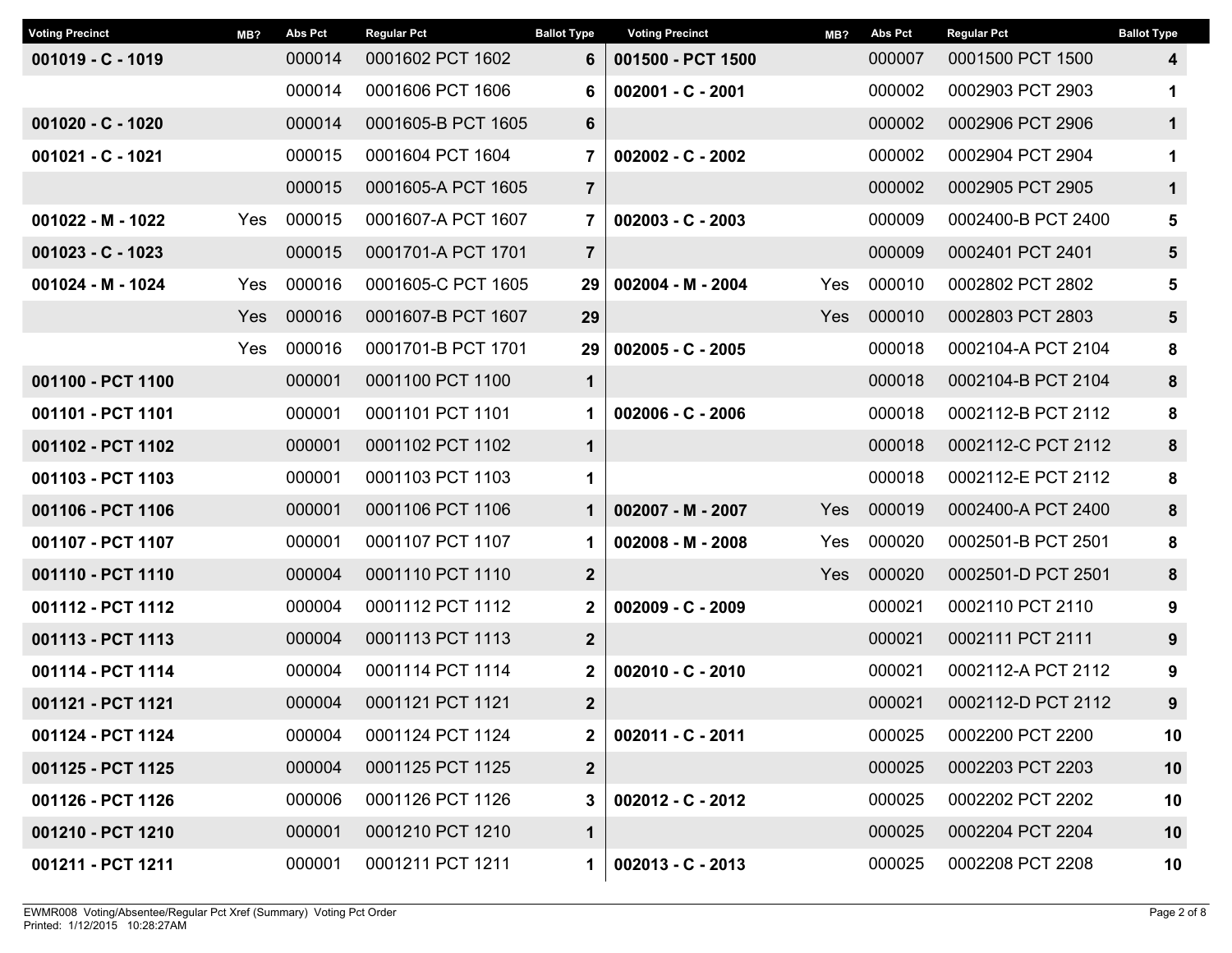| <b>Voting Precinct</b> | MB? | <b>Abs Pct</b> | <b>Regular Pct</b> | <b>Ballot Type</b><br><b>Voting Precinct</b> |                        | MB?    | Abs Pct    | <b>Regular Pct</b> | <b>Ballot Type</b> |
|------------------------|-----|----------------|--------------------|----------------------------------------------|------------------------|--------|------------|--------------------|--------------------|
| $002013 - C - 2013$    |     | 000025         | 0002209 PCT 2209   | 10                                           | 002206 - PCT 2206      |        | 000025     | 0002206 PCT 2206   | 10                 |
| 002014 - C - 2014      |     | 000025         | 0002210 PCT 2210   | 10                                           | 002207 - PCT 2207      |        | 000025     | 0002207 PCT 2207   | 10                 |
|                        |     | 000025         | 0002211 PCT 2211   | 10                                           | 002301 - PCT 2301      |        | 000026     | 0002301 PCT 2301   | 12                 |
| $002015 - C - 2015$    |     | 000025         | 0002212 PCT 2212   | 10                                           | 002302 - PCT 2302      |        | 000026     | 0002302 PCT 2302   | 12                 |
|                        |     | 000025         | 0002213 PCT 2213   | 10                                           | 002303 - PCT 2303      |        | 000026     | 0002303 PCT 2303   | 12                 |
| $002016 - C - 2016$    |     | 000027         | 0002500-A PCT 2500 | 11                                           | 002304 - PCT 2304      |        | 000026     | 0002304 PCT 2304   | 12                 |
|                        |     | 000027         | 0002500-B PCT 2500 | 11                                           | 002305 - PCT 2305      | 000026 |            | 0002305 PCT 2305   | 12                 |
|                        |     | 000027         | 0002501-A PCT 2501 | 11 <sup>1</sup>                              | 002306 - PCT 2306      | 000026 |            | 0002306 PCT 2306   | 12                 |
|                        |     | 000027         | 0002501-C PCT 2501 | 11                                           | 002402 - PCT 2402      |        | 000009     | 0002402 PCT 2402   | $5\phantom{.0}$    |
| 002017 - C - 2017      |     | 000027         | 0002502 PCT 2502   | 11                                           | 002504 - PCT 2504      |        | 000027     | 0002504 PCT 2504   | 11                 |
|                        |     | 000027         | 0002503 PCT 2503   | 11                                           | 002600 - PCT 2600      | 000029 |            | 0002600 PCT 2600   | 13                 |
| $002018 - C - 2018$    |     | 000027         | 0002505 PCT 2505   | 11                                           | 002601 - PCT 2601      |        | 000029     | 0002601 PCT 2601   | 13                 |
|                        |     | 000027         | 0002506-A PCT 2506 | 11                                           | 002602 - PCT 2602      | 000029 |            | 0002602 PCT 2602   | 13                 |
|                        |     | 000027         | 0002506-B PCT 2506 | 11                                           | 002701 - PCT 2701      |        | 000029     | 0002701 PCT 2701   | 13                 |
|                        |     | 000027         | 0002506-C PCT 2506 | 11                                           | 002800 - PCT 2800      |        | 000027     | 0002800 PCT 2800   | 11                 |
| 002019 - M - 2019      | Yes | 000028         | 0002500-C PCT 2500 | 30                                           | 002801 - PCT 2801      |        | 000027     | 0002801 PCT 2801   | 11                 |
| 002020 - M - 2020      | Yes | 000029         | 0002603 PCT 2603   | 13                                           | 002902 - PCT 2902      |        | 000002     | 0002902 PCT 2902   | $\mathbf 1$        |
| 002021 - M - 2021      | Yes | 000029         | 0002700 PCT 2700   | 13                                           | 002907 - PCT 2907      |        | 000002     | 0002907 PCT 2907   | 1                  |
| 002101 - PCT 2101      |     | 000018         | 0002101 PCT 2101   | 8                                            | 002908 - PCT 2908      |        | 000002     | 0002908 PCT 2908   | $\mathbf 1$        |
| 002102 - PCT 2102      |     | 000018         | 0002102 PCT 2102   | 8                                            | 003001 - C - 3001      |        | 000011     | 0003501 PCT 3501   | 5                  |
| 002103 - PCT 2103      |     | 000018         | 0002103 PCT 2103   | 8                                            |                        |        | 000011     | 0003504-B PCT 3504 | $5\phantom{1}$     |
| 002107 - PCT 2107      |     | 000021         | 0002107 PCT 2107   | 9                                            |                        |        | 000011     | 0003504-C PCT 3504 | 5                  |
| 002108 - PCT 2108      |     | 000021         | 0002108 PCT 2108   | 9                                            |                        |        | 000011     | 0003508-B PCT 3508 | 5                  |
| 002109 - PCT 2109      |     | 000021         | 0002109 PCT 2109   | 9                                            |                        |        | 000011     | 0003508-C PCT 3508 | 5                  |
| 002201 - PCT 2201      |     | 000025         | 0002201 PCT 2201   | 10                                           | $003002 - M - 3002$    |        | Yes 000011 | 0003506-D PCT 3506 | 5                  |
| 002205 - PCT 2205      |     | 000025         | 0002205 PCT 2205   |                                              | $10 003003 - M - 3003$ | Yes    | 000011     | 0003600-C PCT 3600 | 5                  |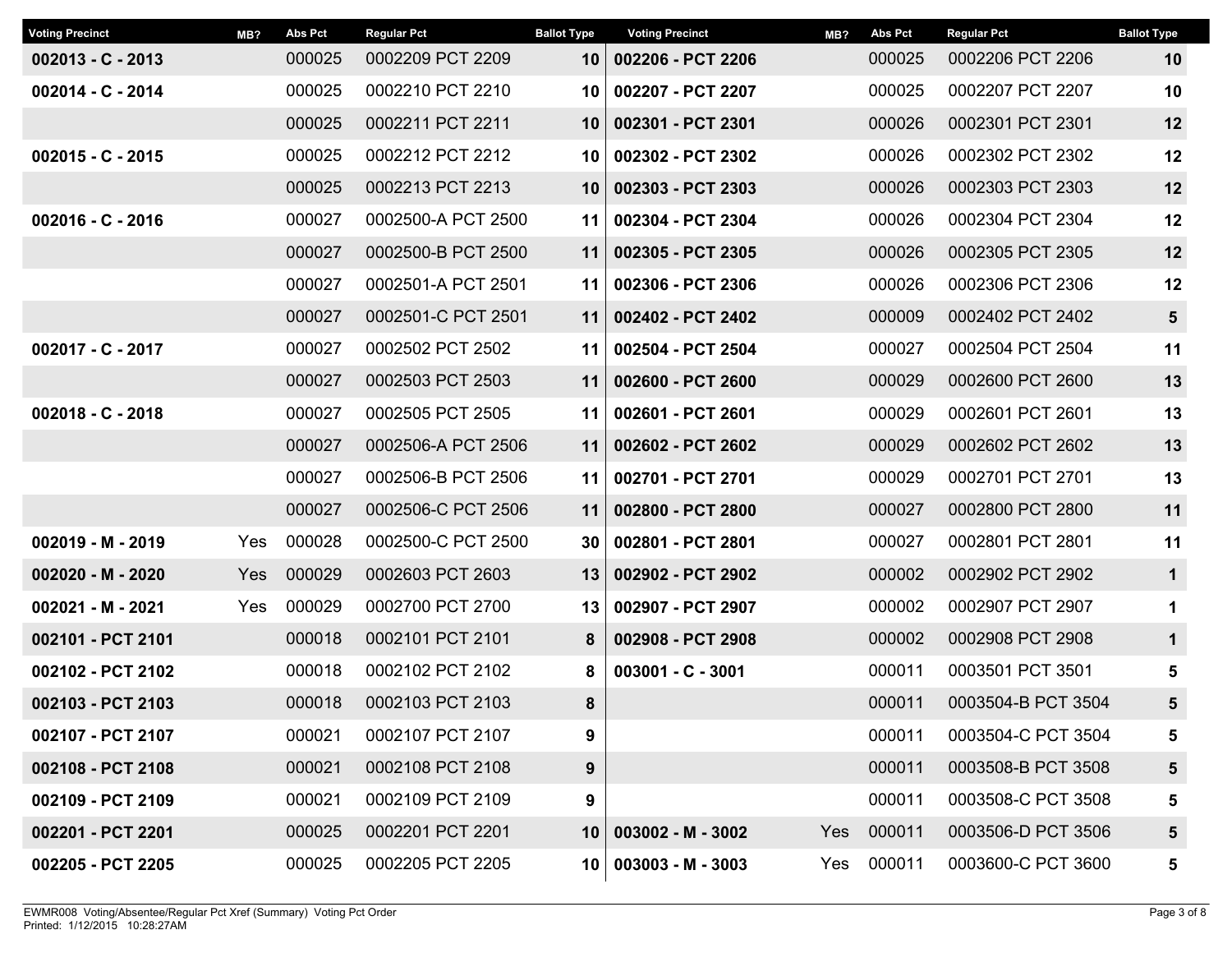| <b>Voting Precinct</b> | MB? | <b>Abs Pct</b> | <b>Regular Pct</b> | <b>Ballot Type</b> | <b>Voting Precinct</b>   | MB?        | <b>Abs Pct</b>             | <b>Regular Pct</b> | <b>Ballot Type</b> |
|------------------------|-----|----------------|--------------------|--------------------|--------------------------|------------|----------------------------|--------------------|--------------------|
| $003003 - M - 3003$    | Yes | 000011         | 0003600-D PCT 3600 | 5                  | $003014 - C - 3014$      |            | 000032                     | 0003211-A PCT 3211 | 15                 |
|                        | Yes | 000011         | 0003600-E PCT 3600 | 5                  |                          |            | 000032                     | 0003214 PCT 3214   | 15                 |
|                        | Yes | 000011         | 0003600-F PCT 3600 | 5                  | $003015 - C - 3015$      |            | 000032                     | 0003212 PCT 3212   | 15                 |
| 003004 - C - 3004      |     | 000011         | 0003700 PCT 3700   | 5                  |                          |            | 000032                     | 0003213 PCT 3213   | 15                 |
|                        |     | 000011         | 0003706 PCT 3706   | 5                  | 003016 - C - 3016        |            | 000032<br>0003215 PCT 3215 |                    | 15                 |
| $003005 - C - 3005$    |     | 000011         | 0003701 PCT 3701   | 5                  |                          |            | 000032                     | 0003217 PCT 3217   | 15                 |
|                        |     | 000011         | 0003703 PCT 3703   | 5                  | 003017 - M - 3017<br>Yes |            | 000034                     | 0003211-B PCT 3211 | 31                 |
| 003006 - M - 3006      | Yes | 000011         | 0003702 PCT 3702   | 5                  | $003018 - C - 3018$      |            | 000035                     | 0003307-B PCT 3307 | 16                 |
| 003007 - C - 3007      |     | 000011         | 0003704-A PCT 3704 | 5                  |                          |            | 000035                     | 0003307-C PCT 3307 | 16                 |
|                        |     | 000011         | 0003704-B PCT 3704 | 5                  | 003019 - M - 3019        | Yes        | 000036                     | 0003307-A PCT 3307 | 32                 |
|                        |     | 000011         | 0003704-C PCT 3704 | $5\phantom{1}$     |                          | <b>Yes</b> | 000036                     | 0003307-D PCT 3307 | 32                 |
|                        |     | 000011         | 0003704-E PCT 3704 | 5                  | 003020 - M - 3020        | Yes        | 000038                     | 0003704-D PCT 3704 | 17                 |
|                        |     | 000011         | 0003704-F PCT 3704 | 5                  | 003021 - C - 3021        |            | 000038                     | 0003800 PCT 3800   | 17                 |
|                        |     | 000011         | 0003704-G PCT 3704 | 5                  |                          |            | 000038                     | 0003801 PCT 3801   | 17                 |
| $003008 - C - 3008$    |     | 000030         | 0003100 PCT 3100   | 14                 | 003022 - C - 3022        |            | 000040                     | 0003500 PCT 3500   | 18                 |
|                        |     | 000030         | 0003101 PCT 3101   | 14                 |                          |            | 000040                     | 0003506-A PCT 3506 | 18                 |
| $003009 - C - 3009$    |     | 000030         | 0003102 PCT 3102   | 14                 |                          |            | 000040                     | 0003506-B PCT 3506 | 18                 |
|                        |     | 000030         | 0003103 PCT 3103   | 14                 |                          |            | 000040                     | 0003506-C PCT 3506 | 18                 |
| $003010 - C - 3010$    |     | 000031         | 0003600-A PCT 3600 | 14                 | 003023 - C - 3023        |            | 000040                     | 0003504-A PCT 3504 | 18                 |
|                        |     | 000031         | 0003602 PCT 3602   | 14                 |                          |            | 000040                     | 0003505 PCT 3505   | 18                 |
| 003011 - C - 3011      |     | 000032         | 0003202 PCT 3202   | 15                 |                          |            | 000040                     | 0003508-A PCT 3508 | 18                 |
|                        |     | 000032         | 0003203 PCT 3203   | 15                 | 003024 - M - 3024        | Yes        | 000040                     | 0003600-B PCT 3600 | 18                 |
| $003012 - C - 3012$    |     | 000032         | 0003205 PCT 3205   | 15                 | 003025 - C - 3025        |            | 000041                     | 0003600-G PCT 3600 | 19                 |
|                        |     | 000032         | 0003206 PCT 3206   | 15 <sub>1</sub>    | 003104 - PCT 3104        |            | 000030                     | 0003104 PCT 3104   | 14                 |
| $003013 - C - 3013$    |     | 000032         | 0003208 PCT 3208   | 15                 | 003105 - PCT 3105        |            | 000030                     | 0003105 PCT 3105   | 14                 |
|                        |     | 000032         | 0003210 PCT 3210   |                    | 15 003106 - PCT 3106     |            | 000030                     | 0003106 PCT 3106   | 14                 |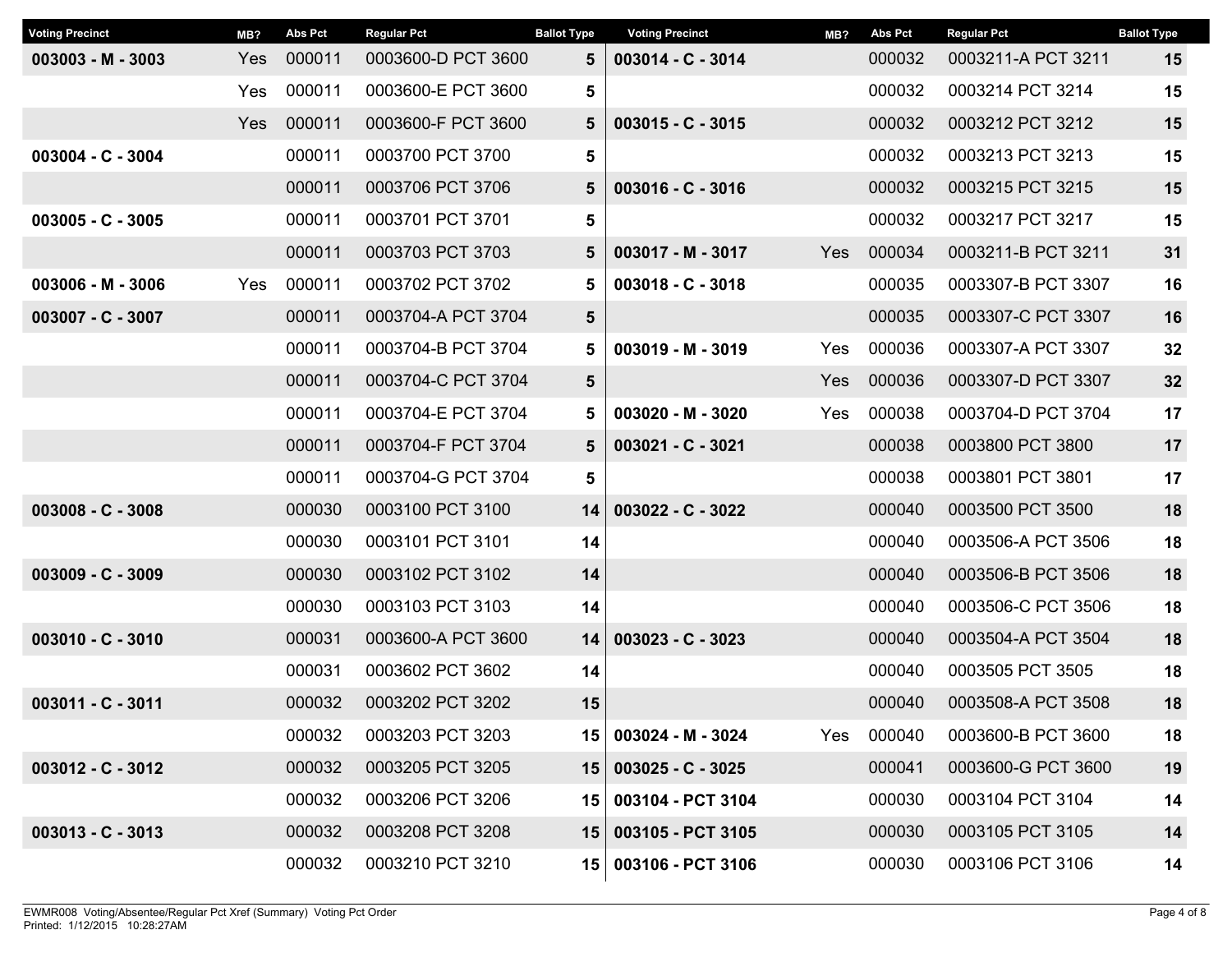| <b>Voting Precinct</b> | MB? | <b>Abs Pct</b> | <b>Regular Pct</b> | <b>Ballot Type</b> | <b>Voting Precinct</b> | MB?        | <b>Abs Pct</b> | <b>Regular Pct</b> | <b>Ballot Type</b> |
|------------------------|-----|----------------|--------------------|--------------------|------------------------|------------|----------------|--------------------|--------------------|
| 003107 - PCT 3107      |     | 000030         | 0003107 PCT 3107   | 14                 | $004004 - C - 4004$    |            | 000013         | 0004305-A PCT 4305 | 5                  |
| 003201 - PCT 3201      |     | 000032         | 0003201 PCT 3201   | 15                 |                        |            | 000013         | 0004305-B PCT 4305 | 5                  |
| 003204 - PCT 3204      |     | 000032         | 0003204 PCT 3204   | 15                 |                        |            | 000013         | 0004305-C PCT 4305 | 5                  |
| 003207 - PCT 3207      |     | 000032         | 0003207 PCT 3207   | 15                 |                        |            | 000013         | 0004305-D PCT 4305 | 5                  |
| 003209 - PCT 3209      |     | 000032         | 0003209 PCT 3209   | 15                 |                        |            | 000013         | 0004305-E PCT 4305 | 5                  |
| 003216 - PCT 3216      |     | 000032         | 0003216 PCT 3216   | 15                 | $004005 - M - 4005$    | Yes        | 000013         | 0004306-G PCT 4306 | 5                  |
| 003301 - PCT 3301      |     | 000035         | 0003301 PCT 3301   | 16                 |                        | Yes        | 000013         | 0004402-D PCT 4402 | 5                  |
| 003302 - PCT 3302      |     | 000035         | 0003302 PCT 3302   | 16                 |                        | Yes        | 000013         | 0004901 PCT 4901   | 5                  |
| 003303 - PCT 3303      |     | 000035         | 0003303 PCT 3303   | 16                 | $004006 - M - 4006$    | Yes        | 000017         | 0004200-B PCT 4200 | 29                 |
| 003304 - PCT 3304      |     | 000035         | 0003304 PCT 3304   | 16                 | $004007 - C - 4007$    |            | 000022         | 0004700 PCT 4700   | 9                  |
| 003305 - PCT 3305      |     | 000035         | 0003305 PCT 3305   | 16                 |                        |            | 000022         | 0004706 PCT 4706   | 9                  |
| 003306 - PCT 3306      |     | 000035         | 0003306 PCT 3306   | 16 <sup>1</sup>    | 004008 - C - 4008      |            | 000022         | 0004701 PCT 4701   | 9                  |
| 003401 - PCT 3401      |     | 000037         | 0003401 PCT 3401   | 17                 |                        |            | 000022         | 0004702 PCT 4702   | 9                  |
| 003402 - PCT 3402      |     | 000037         | 0003402 PCT 3402   | 17                 | $004009 - C - 4009$    |            | 000022         | 0004704 PCT 4704   | 9                  |
| 003502 - PCT 3502      |     | 000040         | 0003502 PCT 3502   | 18                 |                        |            | 000022         | 0004705 PCT 4705   | 9                  |
| 003503 - PCT 3503      |     | 000040         | 0003503 PCT 3503   | 18                 | 004010 - M - 4010      | Yes        | 000023         | 0004803 PCT 4803   | 9                  |
| 003507 - PCT 3507      |     | 000040         | 0003507 PCT 3507   | 18                 | $004011 - M - 4011$    | Yes        | 000024         | 0004902 PCT 4902   | 9                  |
| 003601 - PCT 3601      |     | 000041         | 0003601 PCT 3601   | 19                 | 004012 - M - 4012      | Yes        | 000042         | 0004104 PCT 4104   | 25                 |
| 003705 - PCT 3705      |     | 000011         | 0003705 PCT 3705   | 5                  | $004013 - M - 4013$    | <b>Yes</b> | 000043         | 0004201-A PCT 4201 | 33                 |
| 004001 - C - 4001      |     | 000013         | 0004200-A PCT 4200 | 5                  |                        | Yes        | 000043         | 0004201-B PCT 4201 | 33                 |
|                        |     | 000013         | 0004200-C PCT 4200 | 5                  |                        | <b>Yes</b> | 000043         | 0004201-D PCT 4201 | 33                 |
| 004002 - C - 4002      |     | 000013         | 0004300 PCT 4300   | 5                  |                        |            | Yes 000043     | 0004201-E PCT 4201 | 33                 |
|                        |     | 000013         | 0004303 PCT 4303   | 5                  | 004014 - M - 4014      | Yes        | 000044         | 0004201-C PCT 4201 | 26                 |
| $004003 - M - 4003$    | Yes | 000013         | 0004301-D PCT 4301 | 5                  |                        | Yes        | 000044         | 0004202-A PCT 4202 | 26                 |
|                        | Yes | 000013         | 0004301-E PCT 4301 | 5                  |                        | Yes        | 000044         | 0004202-C PCT 4202 | 26                 |
|                        | Yes | 000013         | 0004301-F PCT 4301 | 5                  |                        | Yes        | 000044         | 0004203-A PCT 4203 | 26                 |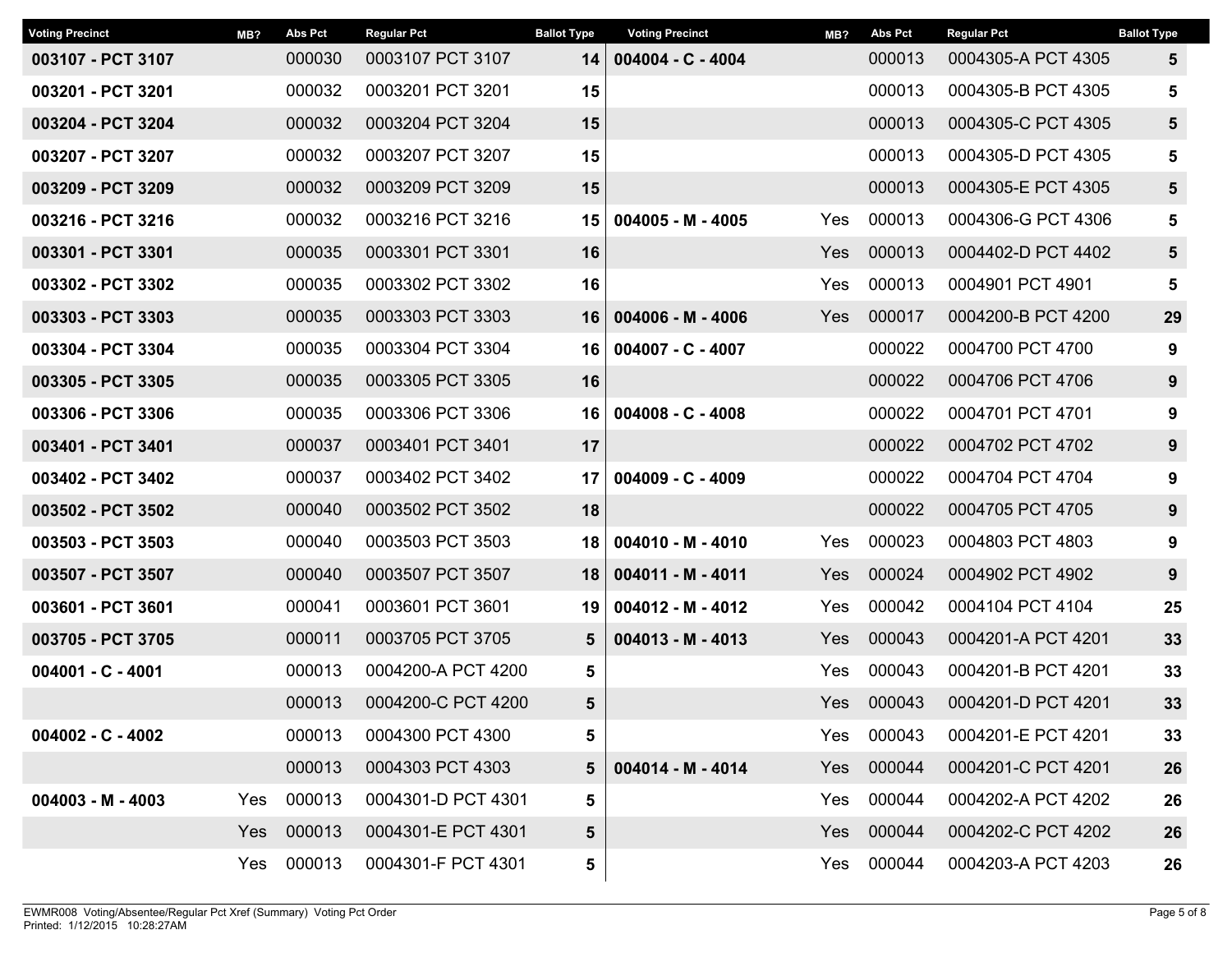| <b>Voting Precinct</b> | MB?        | <b>Abs Pct</b> | <b>Regular Pct</b> | <b>Ballot Type</b> | <b>Voting Precinct</b> | MB? | <b>Abs Pct</b> | <b>Regular Pct</b> | <b>Ballot Type</b> |
|------------------------|------------|----------------|--------------------|--------------------|------------------------|-----|----------------|--------------------|--------------------|
| $004015 - C - 4015$    |            | 000046         | 0004202-B PCT 4202 | <b>20</b>          | 004103 - PCT 4103      |     | 000042         | 0004103 PCT 4103   | 25                 |
|                        |            | 000046         | 0004202-D PCT 4202 | 20                 | 004302 - PCT 4302      |     | 000013         | 0004302 PCT 4302   | 5                  |
|                        |            | 000046         | 0004203-B PCT 4203 | 20                 | 004304 - PCT 4304      |     | 000013         | 0004304 PCT 4304   | $5\phantom{1}$     |
| $004016 - C - 4016$    |            | 000048         | 0004301-A PCT 4301 | 21                 | 004400 - PCT 4400      |     | 000051         | 0004400 PCT 4400   | 23                 |
|                        |            | 000048         | 0004301-B PCT 4301 | 21                 | 004401 - PCT 4401      |     | 000051         | 0004401 PCT 4401   | 23                 |
|                        |            | 000048         | 0004301-C PCT 4301 | 21                 | 004403 - PCT 4403      |     | 000051         | 0004403 PCT 4403   | 23                 |
|                        |            | 000048         | 0004301-G PCT 4301 | 21                 | 004501 - PCT 4501      |     | 000052         | 0004501 PCT 4501   | 24                 |
|                        |            | 000048         | 0004301-H PCT 4301 | 21                 | 004503 - PCT 4503      |     | 000052         | 0004503 PCT 4503   | 24                 |
| 004017 - M - 4017      | <b>Yes</b> | 000049         | 0004305-F PCT 4305 | 34                 | 004600 - PCT 4600      |     | 000003         | 0004600 PCT 4600   | $\mathbf 1$        |
|                        | Yes        | 000049         | 0004306-A PCT 4306 | 34                 | 004601 - PCT 4601      |     | 000003         | 0004601 PCT 4601   | 1                  |
|                        | Yes        | 000049         | 0004306-E PCT 4306 | 34                 | 004703 - PCT 4703      |     | 000022         | 0004703 PCT 4703   | 9                  |
|                        | Yes        | 000049         | 0004306-F PCT 4306 | 34                 | 004707 - PCT 4707      |     | 000022         | 0004707 PCT 4707   | $\boldsymbol{9}$   |
| $004018 - C - 4018$    |            | 000050         | 0004306-B PCT 4306 | 22                 | 004708 - PCT 4708      |     | 000022         | 0004708 PCT 4708   | $\boldsymbol{9}$   |
|                        |            | 000050         | 0004306-C PCT 4306 | 22                 | 004709 - PCT 4709      |     | 000039         | 0004709 PCT 4709   | 17                 |
|                        |            | 000050         | 0004306-D PCT 4306 | 22                 | 004800 - PCT 4800      |     | 000023         | 0004800 PCT 4800   | 9                  |
|                        |            | 000050         | 0004306-H PCT 4306 | 22                 | 004806 - PCT 4806      |     | 000012         | 0004806 PCT 4806   | 5                  |
|                        |            | 000050         | 0004307 PCT 4307   | 22                 | $005001 - C - 5001$    |     | 000045         | 0005300-A PCT 5300 | 26                 |
| 004019 - C - 4019      |            | 000051         | 0004402-A PCT 4402 | 23                 |                        |     | 000045         | 0005300-C PCT 5300 | 26                 |
|                        |            | 000051         | 0004402-B PCT 4402 | 23                 | $005002 - C - 5002$    |     | 000045         | 0005303-B PCT 5303 | 26                 |
|                        |            | 000051         | 0004402-C PCT 4402 | 23                 |                        |     | 000045         | 0005303-C PCT 5303 | 26                 |
| $004020 - C - 4020$    |            | 000052         | 0004502-B PCT 4502 | 24                 |                        |     | 000045         | 0005303-D PCT 5303 | 26                 |
| 004021 - M - 4021      | Yes        | 000054         | 0004502-A PCT 4502 | 35                 | $005003 - M - 5003$    | Yes | 000047         | 0005300-B PCT 5300 | 20                 |
| $004022 - M - 4022$    | Yes        | 000033         | 0004250 PCT 4250   | 15                 | 005004 - C - 5004      |     | 000047         | 0005303-A PCT 5303 | 20                 |
| 004100 - PCT 4100      |            | 000042         | 0004100 PCT 4100   | 25                 | $005005 - C - 5005$    |     | 000053         | 0005101-B PCT 5101 | 24                 |
| 004101 - PCT 4101      |            | 000042         | 0004101 PCT 4101   | 25                 | $005006 - C - 5006$    |     | 000053         | 0005102-B PCT 5102 | 24                 |
| 004102 - PCT 4102      |            | 000042         | 0004102 PCT 4102   |                    | 25 005007 - C - 5007   |     | 000053         | 0005200 PCT 5200   | 24                 |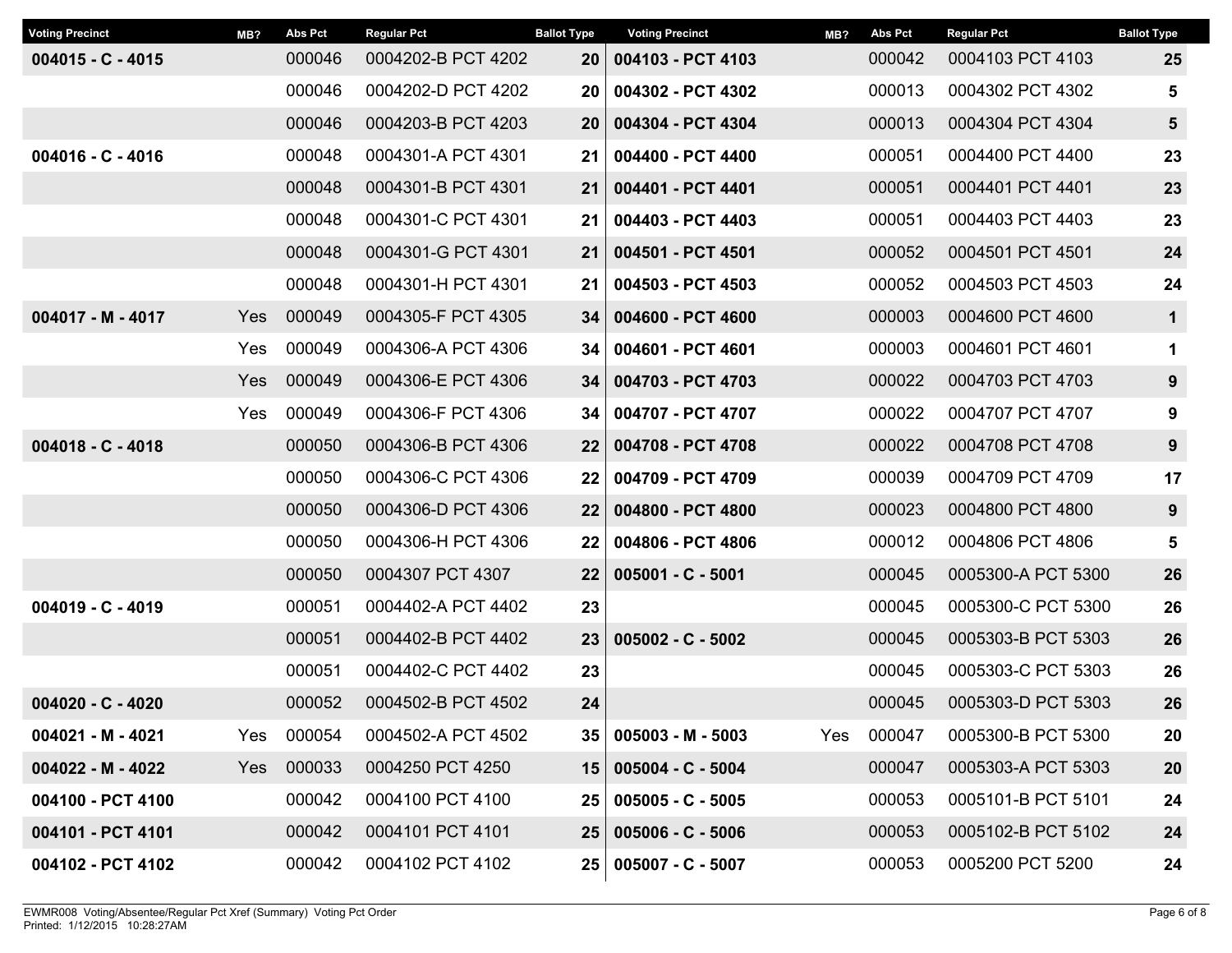| <b>Voting Precinct</b> | MB? | <b>Abs Pct</b> | <b>Regular Pct</b> | <b>Ballot Type</b> | <b>Voting Precinct</b> | MB? | <b>Abs Pct</b> | <b>Regular Pct</b> | <b>Ballot Type</b> |
|------------------------|-----|----------------|--------------------|--------------------|------------------------|-----|----------------|--------------------|--------------------|
| $005007 - C - 5007$    |     | 000053         | 0005210-B PCT 5210 | 24                 | 005103 - PCT 5103      |     | 000053         | 0005103 PCT 5103   | 24                 |
| $005008 - C - 5008$    |     | 000053         | 0005201-A PCT 5201 | 24                 | 005209 - PCT 5209      |     | 000053         | 0005209 PCT 5209   | 24                 |
| $005009 - C - 5009$    |     | 000053         | 0005202-B PCT 5202 | 24                 | 005211 - PCT 5211      |     | 000053         | 0005211 PCT 5211   | 24                 |
| $005010 - C - 5010$    |     | 000053         | 0005203-B PCT 5203 | 24                 | 005213 - PCT 5213      |     | 000053         | 0005213 PCT 5213   | 24                 |
| $005011 - C - 5011$    |     | 000053         | 0005204-B PCT 5204 | 24                 | 005214 - PCT 5214      |     | 000053         | 0005214 PCT 5214   | 24                 |
| $005012 - C - 5012$    |     | 000053         | 0005205-B PCT 5205 | 24                 | 005215 - PCT 5215      |     | 000053         | 0005215 PCT 5215   | 24                 |
| $005013 - C - 5013$    |     | 000053         | 0005206-B PCT 5206 | 24                 | 005216 - PCT 5216      |     | 000053         | 0005216 PCT 5216   | 24                 |
| $005014 - C - 5014$    |     | 000053         | 0005207-B PCT 5207 | 24                 | 005217 - PCT 5217      |     | 000053         | 0005217 PCT 5217   | 24                 |
| $005015 - C - 5015$    |     | 000053         | 0005208-B PCT 5208 | 24                 | 005218 - PCT 5218      |     | 000053         | 0005218 PCT 5218   | 24                 |
|                        |     | 000053         | 0005208-C PCT 5208 | 24 <sub>1</sub>    | 005219 - PCT 5219      |     | 000053         | 0005219 PCT 5219   | 24                 |
| 005016 - M - 5016      | Yes | 000053         | 0005212-A PCT 5212 | 24                 | 005220 - PCT 5220      |     | 000053         | 0005220 PCT 5220   | 24                 |
| $005017 - C - 5017$    |     | 000053         | 0005222-B PCT 5222 | 24                 | 005221 - PCT 5221      |     | 000053         | 0005221 PCT 5221   | 24                 |
|                        |     | 000053         | 0005222-C PCT 5222 | 24                 | 005223 - PCT 5223      |     | 000053         | 0005223 PCT 5223   | 24                 |
| $005018 - M - 5018$    | Yes | 000055         | 0005101-A PCT 5101 | 35                 | 005224 - PCT 5224      |     | 000053         | 0005224 PCT 5224   | 24                 |
|                        | Yes | 000055         | 0005102-A PCT 5102 | 35                 | 005225 - PCT 5225      |     | 000053         | 0005225 PCT 5225   | 24                 |
|                        | Yes | 000055         | 0005201-B PCT 5201 | 35                 | 005226 - PCT 5226      |     | 000053         | 0005226 PCT 5226   | 24                 |
|                        | Yes | 000055         | 0005202-A PCT 5202 | 35 <sub>5</sub>    | 005227 - PCT 5227      |     | 000053         | 0005227 PCT 5227   | 24                 |
|                        | Yes | 000055         | 0005203-A PCT 5203 | 35                 | 005228 - PCT 5228      |     | 000053         | 0005228 PCT 5228   | 24                 |
|                        | Yes | 000055         | 0005204-A PCT 5204 | 35 <sub>5</sub>    | 005301 - PCT 5301      |     | 000047         | 0005301 PCT 5301   | 20                 |
|                        | Yes | 000055         | 0005205-A PCT 5205 | 35                 | 005302 - PCT 5302      |     | 000047         | 0005302 PCT 5302   | 20                 |
|                        | Yes | 000055         | 0005206-A PCT 5206 | 35                 | 005304 - PCT 5304      |     | 000045         | 0005304 PCT 5304   | 26                 |
|                        | Yes | 000055         | 0005207-A PCT 5207 | 35 I               | 005305 - PCT 5305      |     | 000047         | 0005305 PCT 5305   | 20                 |
|                        | Yes | 000055         | 0005208-A PCT 5208 | 35                 |                        |     |                |                    |                    |
|                        | Yes | 000055         | 0005210-A PCT 5210 | 35                 |                        |     |                |                    |                    |
|                        | Yes | 000055         | 0005222-A PCT 5222 | 35                 |                        |     |                |                    |                    |
| 005019 - C - 5019      |     | 000056         | 0005212-B PCT 5212 | 27                 |                        |     |                |                    |                    |